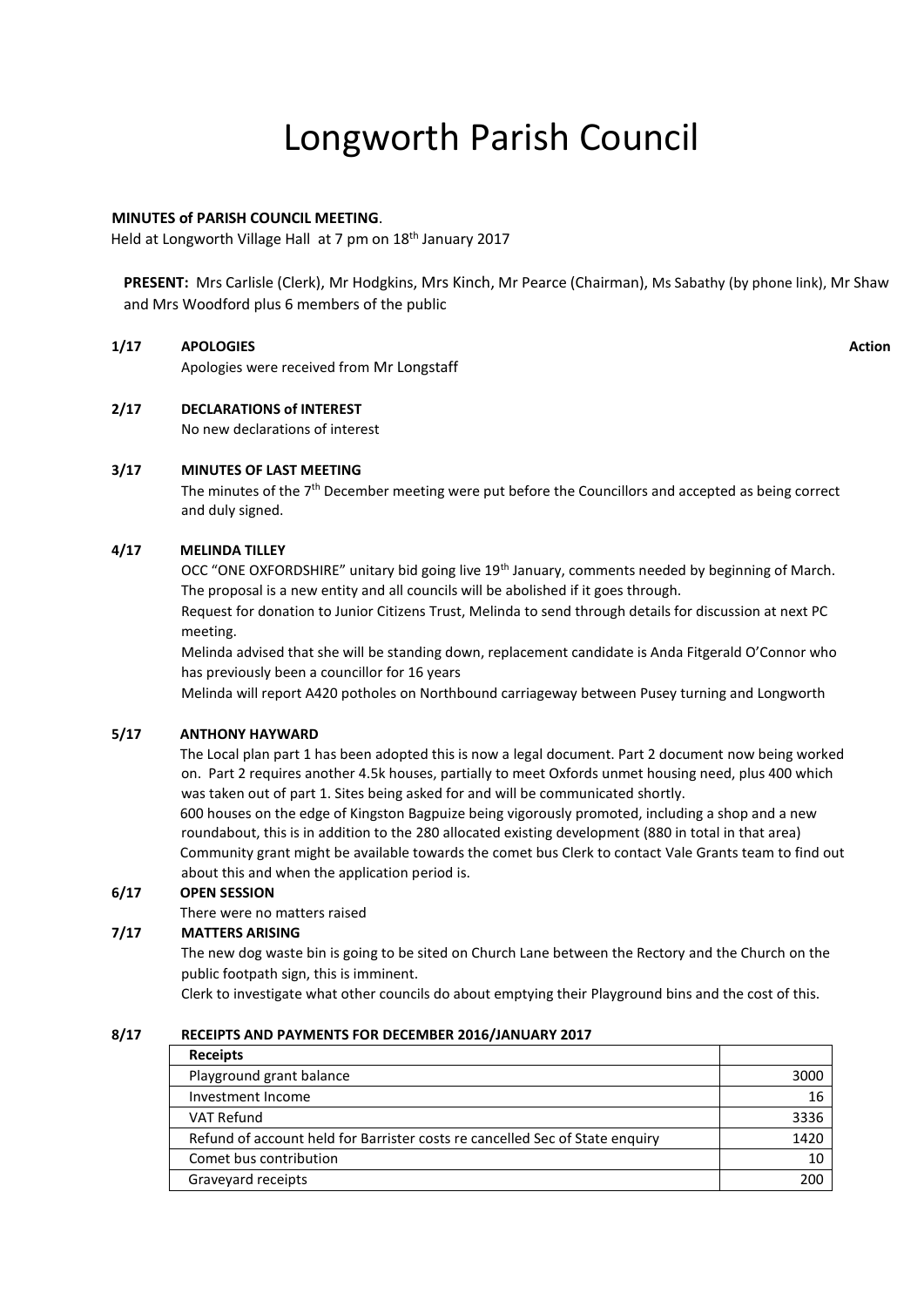| <b>Total Receipts</b>                  | 7,981 |
|----------------------------------------|-------|
|                                        |       |
| <b>Payments</b>                        |       |
| Clerks Salary Jan                      | 408   |
| Postage                                | 2     |
| Poppy Appeal                           | 67    |
| Kingsmoor Community Club donation      | 100   |
| Cable ties for Playground (from Grant) | 208   |
| Legal costs to Barrister               | 900   |
| <b>SLCC Subscription</b>               | 93    |
|                                        |       |
| <b>Total Expenditure</b>               |       |

Pledges from villagers less the legal costs incurred for Potting Shed appeal returned to donors, unless directed to keep as a contingency (£460 retained in earmarked fund).

# **9/17 BUDGET 2017/18**

Forecast 2016/17 and Budget 2017/18 papers were issued to councillors with the meeting paperwork for digestion before the meeting. Councillors Voted unanimously to agree the budget as presented and it was resolved to request Precept of £27,600 from Vale of White Horse District Council

# **10/17 PLANNING MATTERS/APPLICATIONS**

#### **New Applications**

## **P16/V3053/FUL Northfield Orchard Farm, Witney Road, Longworth**

Change of use from agricultural to commercial B2 car servicing, repair and MOT testing (response due 20<sup>th</sup> January) **Votes: All in favour**

## **P16/V3101/FUL Greenacres, 1 Green Lane, Longworth**

Demolition of existing bungalow and erection of new property with attached double garage **Votes: – all in favour**, response to mention that the Asbestos in current building to be dealt with in accordance with relevant legislation

## **11/17 PLAYGROUND**

- December inspection was carried out by Mrs Kinch, in January
- Project completed, remainder of grant received
- January inspection to be done by Mr Shaw

## **12/17 CHURCHYARD AND BURIAL GROUND – ROBERT LONGSTAFF/MICHAEL PEARCE**

Mr Pearce met with Ben from BGG following the last meeting.

Meeting between Clerk, Mr Longstaff and Mr Pearce to discuss requirements for 2017, Mr Longstaff drafted Terms of reference.

Mr Pearce & Clerk met with BGG on  $6<sup>th</sup>$  Jan to discuss requirements for 2017, this was a very positive meeting.

Meeting scheduled for the end of the month between PCC, PC and Rector to discuss how the graveyard should be kept, PCC need to advise how to move forward. Choices are as now or Meadow option. Decision from meeting will come to next PC meeting for ratification.

Running in parallel to the above is the faculty which we need to apply for to deal with the repair work which needs to be done. Including the Oak Tree in South corner this is progressing.

There is an Issue with the gates at the entrance to the churchyard which don't shut.

## **13/17 ALLOTMENT UPDATE – WENDY WOODFORD**

Two people have given up plots, and one new plot taken up Tony Craddock, advised February to deal with trees/saplings